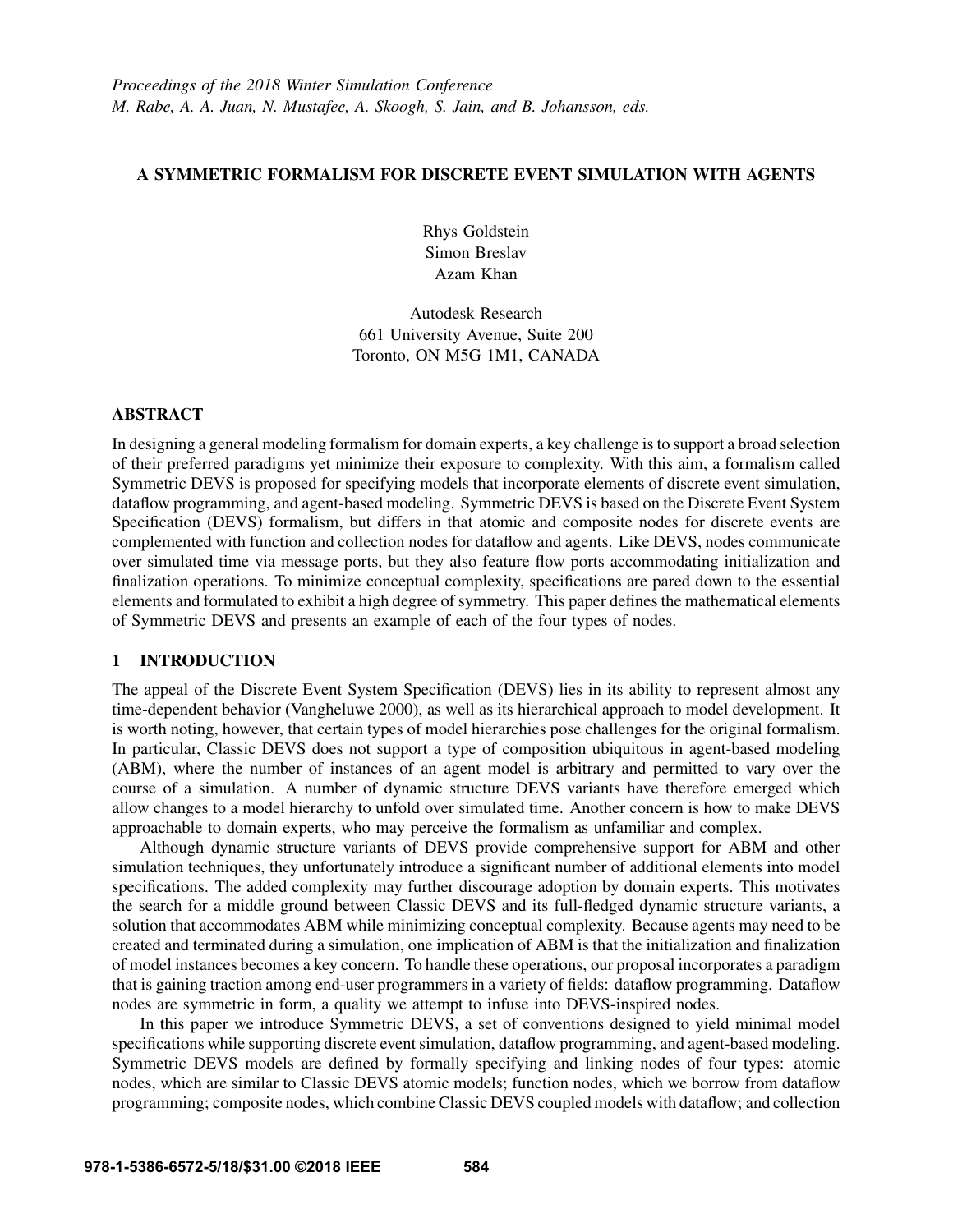nodes, which we introduce to accommodate arbitrary numbers of agents of the same type. We have observed that in many virtual experiments, a considerable amount of code is dedicated to pre-computations that help initialize simulation models. Furthermore, there are usually operations to perform at the conclusion of a simulation run. Symmetric DEVS nodes include flow ports to aid in the specification of these initialization and finalization procedures. Atomic, composite, and collection nodes also retain the message ports of Classic DEVS. The four types of ports—flow input  $(P_f)$ , message input  $(P_{mi})$ , message output  $(P_{mo})$ , and flow output  $(P_{f_0})$ —exhibit a symmetry that is intended to make the formalism more approachable and easier to recall. Symmetry is also emphasized in the names and symbols of the four main event handling functions ( $f_{\text{init}}$ ,  $f_{\text{u}}$ ,  $f_{\text{p}}$ ,  $f_{\text{final}}$ ), the two types of durations ( $\Delta t_{\text{e}}$ ,  $\Delta t_{\text{p}}$ ), and the macro and micro levels ( $\Psi_{\text{M}}$ ,  $\Psi_{\mu}$ ) of composite and collection nodes.

Symmetric DEVS is designed to serve not as a rigid standard for model specification, but rather as an option for modelers who wish to formally express agent creation/termination and/or initialization/finalization operations in conjunction with discrete event behavior. Our philosophy is that the formalism should be extended as needed, and thus we present only the most essential elements. We exclude state sets, for example, which are implicit in the Symmetric DEVS event handling functions. We also exclude the Classic DEVS tie-breaking function, proposing instead a non-deterministic interpretation of simultaneous event ordering. If desired, we encourage modelers to expand their specifications by adding state sets, tie-breaking functions, and other elements on a per-application basis.

This paper (*a*) describes the main concepts underlying Symmetric DEVS and their relationship to prior work, (*b*) defines the mathematical elements of the formalism, and (*c*) presents an example of each of the four types of nodes. The examples have been tested using the SyDEVS library, an open source implementation of Symmetric DEVS developed in C++.

## 2 BACKGROUND AND RELATED WORK

#### 2.1 DEVS and Approachability

The Classic DEVS formalism was invented in the 1970s to allow the behavior of essentially any time-varying system to be represented in a common form. Systems are formally described as atomic or coupled models containing the elements in (1), where *X*, *Y*, *S*, *D*, *EIC*, *EOC*, and *IC* are mathematical sets,  $\delta_{ext}$ ,  $\delta_{int}$ ,  $\lambda$ , *ta*, and *Select* are functions, and *M<sup>d</sup>* is a DEVS model. Zeigler et al. (2000) provide the complete definition.

$$
\langle X, Y, S, \delta_{ext}, \delta_{int}, \lambda, ta \rangle
$$
 [Classic DEVS atomic model  

$$
\langle X, Y, D, \{M_d\}, EIC, EOC, IC, Select \rangle
$$
 [Classic DEVS coupled model] (1)

Although DEVS offers domain experts a scalable approach for model development, its nomenclature and intentional de-emphasis of the simulation procedure are unfamiliar to most programmers. Hence numerous efforts have been undertaken to make DEVS more approachable and encourage its adoption. Such efforts involve the development of visual modeling interfaces, particularly 2D network editing interfaces for coupled models as seen in GVLE (Quesnel et al. 2009) and many other graphical DEVS-based simulation environments. Some packages, such as CD++Builder (Bonaventura et al. 2013) and MS4 Me (Seo et al. 2013), provide state diagram editors as a visual alternative to traditional code for defining atomic models. Another strategy is to promote DEVS ideas in the layout of a simulation environment, an example being the separation of model and simulator reflected in the DesignDEVS interface (Goldstein et al. 2018).

To make the formalism more intuitive, DEVS terminology is sometimes modified. Such modifications can be as simple as replacing the term "coupled model" with "composite model", as in CoSMoS (Sarjoughian and Elamvazhuthi 2009), avoiding the possible misinterpretation that "couple" implies there only two components. Alternatively one can replace the entire vocabulary, as in OMNeT++ (Varga and Hornig 2008), which is essentially a DEVS-based tool even though it is not framed as such. Maleki et al. (2015) propose a comprehensive set of alternative terms that describe DEVS but are intended to map more closely to concepts familiar to modern-day end-user programmers. Any decision to depart from conventional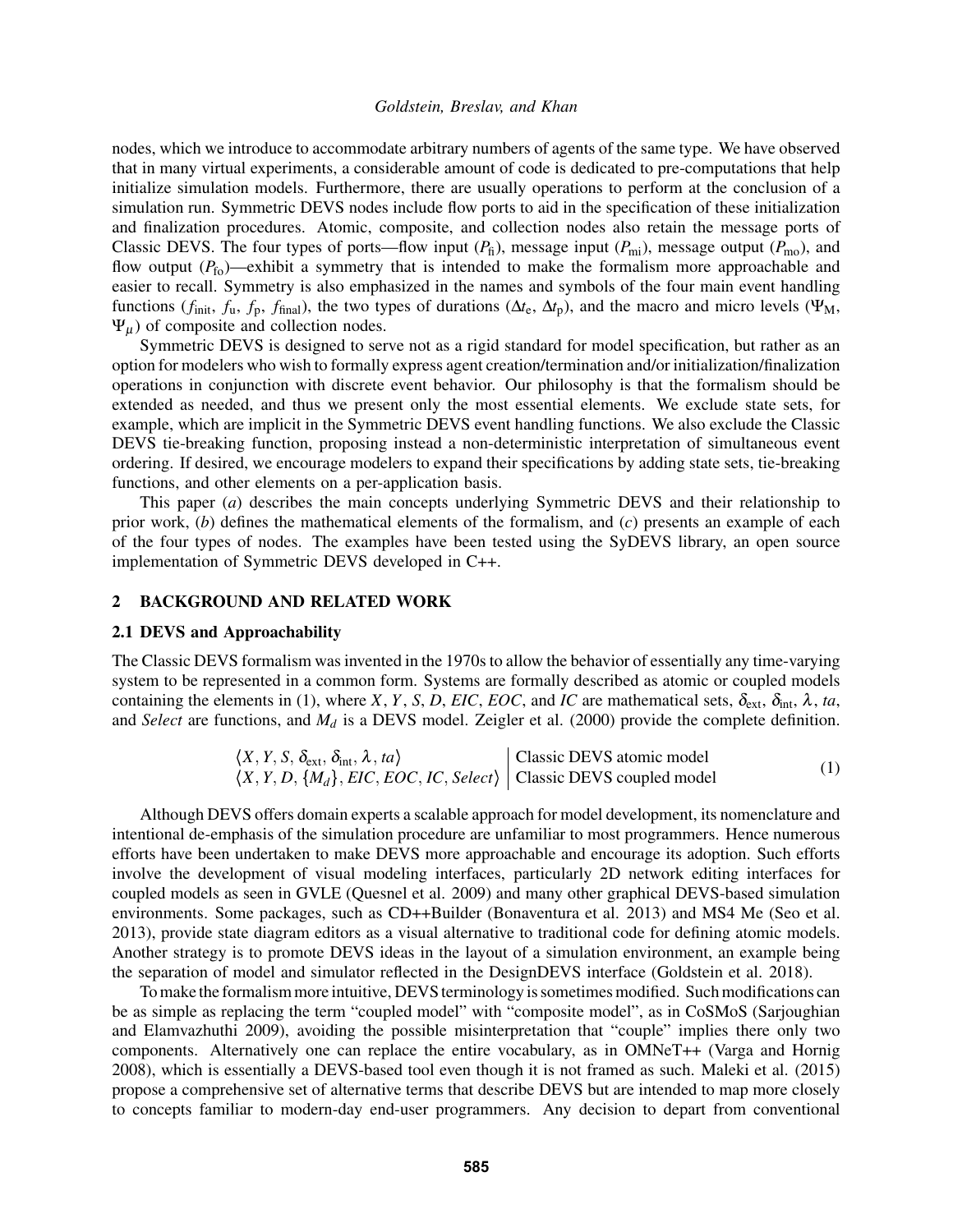nomenclature involves a trade-off: on the one hand, inconsistencies may be introduced into the literature; on the other hand, terms observed to be potential sources of confusion can be replaced.

A final strategy for making DEVS more approachable is to emphasize various symmetries inherent in the theory. In general, it is observed that symmetric forms receive more attention than asymmetric forms and are more easily recognized and recalled (Lidwell et al. 2010). An example of symmetry can be found in the user manual of DEVS++ (Hwang 2007), where the atomic models of (1) are re-expressed as in (2).

$$
\langle X, Y, S, s_0, \tau, \delta_x, \delta_y \rangle \mid \text{DEVS++ atomic model}
$$
 (2)

In (2), the Classic DEVS functions  $\lambda$  and  $\delta_{int}$  have been merged into a single function  $\delta_{v}$ . Combining functions does not by itself produce a simpler formalism, since the resulting function may be more complex than either of the original two. However in this case, the merging, renaming, and reordering of elements establishes a symmetry between the input/output sets *X*, *Y* and the associated transition functions  $\delta_x$ ,  $\delta_y$ . It is thus likely that a domain expert without prior exposure to DEVS would find the atomic model of (2) more approachable than that of (1). On the other hand, specifications based on (2) contrast with the literature and may be less convenient to check for certain mathematical properties. Nevertheless, if the formalism is expanded to include initialization elements—an example being the initial state  $s_0$  in (2)—and many more elements associated with ABM, the benefits of symmetry become worthy of serious consideration.

### 2.2 DEVS and Dataflow Programming

At its simplest, dataflow programming implies the use of a directed graph in which every node represents a function and links direct data from the output of one node to the input of another (Davis and Keller 1982). The paradigm is often implemented in conjunction with visual programming environments that allow end-user programmers to navigate and edit dataflow graphs in 2D. The popularity of dataflow programming environments is explored by Doore et al. (2015) as an opportunity to introduce modeling and simulation into academic programs such as multimedia where discrete events, state transitions, and other foundational concepts have traditionally received little attention.

There are several ways to combine discrete event simulation and dataflow programming, a number of which are demonstrated by the Ptolemy II framework (Lee et al. 2004). In Ptolemy II, a dataflow graph can be used as a function to specify how a discrete event model responds to inputs. In this approach, neither paradigm need be substantially altered. Another option is to define a Ptolemy II discrete event model using a dataflow component with a nonzero period parameter, which imposes a fixed time step between transitions regardless of the timing of the inputs. This paradigm-mixing approach contrasts sharply with DEVS, where delays between inputs and outputs depend on the definition of the *ta* function.

Maleki et al. (2015) propose a visual interface that combines dataflow and discrete event elements into a single graph, yet separates the execution of the graph into dataflow and discrete event phases. First, an initialization phase based on dataflow programming incorporates parameters and prepares the simulation. Second, a simulation phase based on DEVS processes all timed events. Third, a finalization phase reverts to dataflow to gather information from the simulation and compute statistics. In essence, all static data is handled by dataflow programming and all time-varying data is handled by discrete event simulation.

### 2.3 DEVS and Agent-Based Modeling

Yilmaz and Oren (2009) distinguish between *simulation for agents* and *agents for simulation*, only the latter of which encompasses agent-based modeling. To illustrate, consider a simulation of customers waiting in a queue. Suppose the queue is represented as a DEVS model, but the customers are tracked only via state variables and messages. This could be considered an example of "simulation for agents"—or multi-agent simulation—assuming the customers are interpreted as agents regardless of how they are modeled. The example is not, however, a case of "agents for simulation"—and hence not an example of ABM—since there is no single-customer model that drives agent behavior. But now suppose the simulation is modified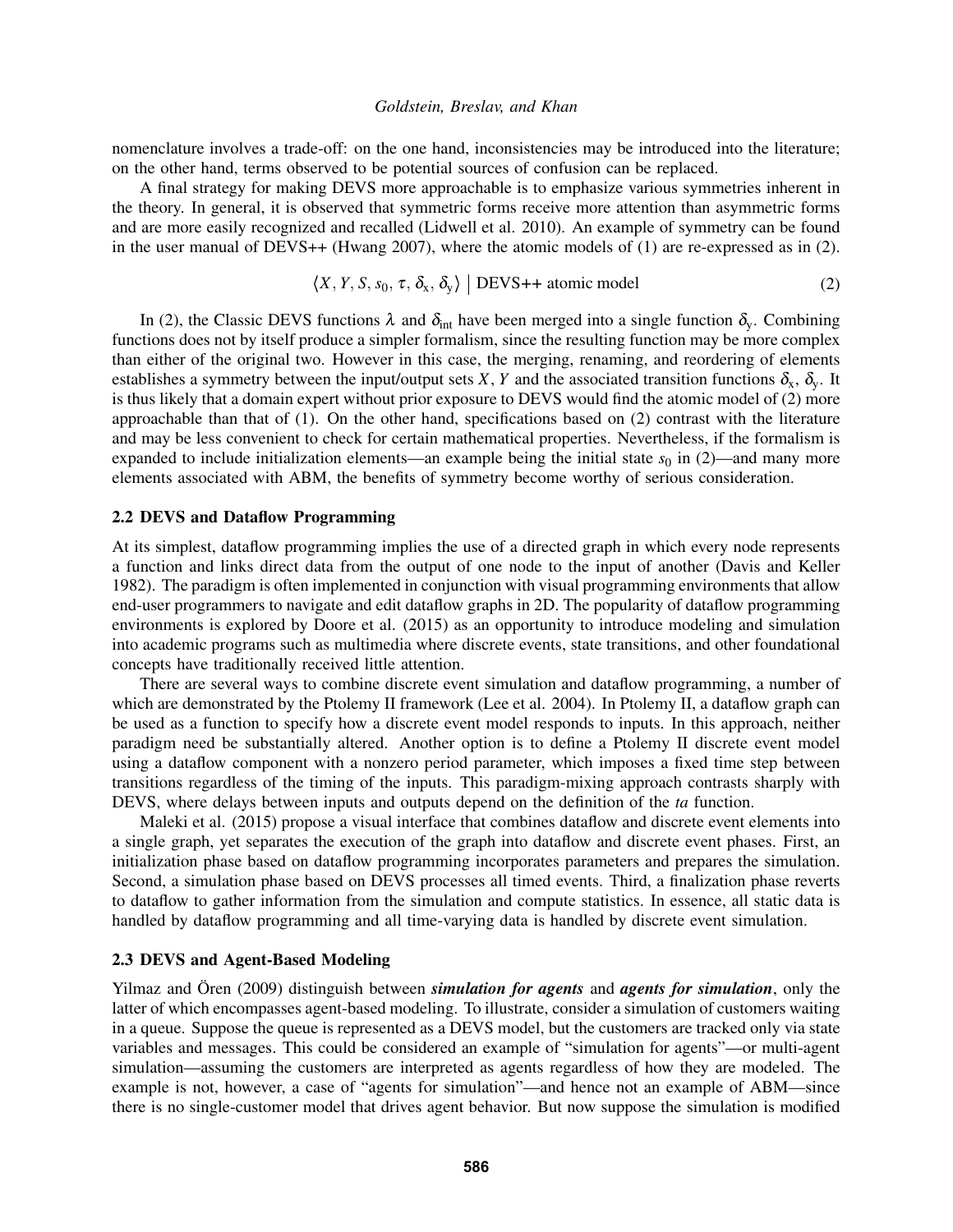such that an additional queue is generated, by instantiating the single-queue DEVS model, whenever the existing queues are all full. For our purposes, this enhanced version is an example of ABM in which the queues are modeled as agents. From an ABM perspective, the customers are not agents at all.

Classic DEVS offers very limited support for ABM as defined above. This is partly because coupled models tend to involve a small number of explicitly named components, but more fundamentally because the number of components remains constant throughout a simulation. In order to treat the components of a coupled model as agents, dynamic structure is required. The original means of achieving dynamic structure in DEVS is to incorporate links and components into the time-varying state of an encompassing model called the network executive (Barros 1995; Zeigler et al. 2000). Subsequent developments have followed one of two strategies: distributed or centralized (Barros 2014). The distributed approach omits the executive and instead requires all changes to a network to be initiated by its components (Hu et al. 2005; Muzy and Zeigler 2014). The centralized approach retains the network executive, as in the HyFlow formalism (Barros 2016), or reformulates it and the components as macro-level and micro-level communicating instances with their own interfaces, state sets, and behavior. In the multi-level modeling formalism ML-DEVS (Steiniger et al. 2012; Steiniger and Uhrmacher 2016), an example of a centralized approach that reformulates the network executive, communication occurs through port-to-port links as well as separate upward (micro-to-macro) and downward (macro-to-micro) interaction mechanisms.

Regardless of which variant is used, introducing dynamic structure into DEVS coupled models entails a large and possibly intimidating set of mathematical elements. Are there simpler ways to make DEVS amenable to ABM? Exploring this question, we first observe that most programming languages provide compositions and collections as separate data types (e.g. a C++ class vs. an array), and that the run-time creation and termination of agents would most easily be achieved using a collection data type. The analogous approach in DEVS would be to leave the composite (coupled) model as a static entity, and introduce a separate collection model containing a variable number of instances of an agent model. Managing links to newly created agents is known to be a difficult challenge (Steiniger and Uhrmacher 2016), yet one can dispense with links and transfer messages to/from agents by associating them with agent IDs. The invention closest to this idea is Vectorial DEVS (Bergero and Kofman 2014), which includes arrays containing an arbitrary but fixed number of DEVS model instances. A more versatile collection model would be needed to permit the mid-simulation creation and termination of agents and thus improve support for ABM.

# 3 OVERVIEW OF SYMMETRIC DEVS

Symmetric DEVS is based on Classic DEVS, but features a more symmetric set of mathematical elements accommodating not only discrete event simulation but also dataflow programming and ABM. Instead of atomic and coupled *models*, Symmetric DEVS specifications consist of atomic, function, composite and collection *nodes*. The main elements of all four types of nodes are illustrated in Figure 1.

It is in the atomic nodes that the symmetry which characterizes the formalism is most noticeable. Ports are classified as either *flow* or *message* ports, and also as *input* or *output* ports. Combining these attributes yields four types of ports. When representing nodes visually, as in Figure 1, we always position each type of port on a particular side of the node: left/right for flow input/output ports; top/bottom for message input/output ports. Each type of port is associated with its own event handler: initialization/finalization for flow input/output ports; unplanned/planned for message input/output ports. All event handlers except initialization depend on the *elapsed duration* measured since the preceding event. All event handlers except finalization supply a *planned duration* measured until the next scheduled planned event. Function nodes are also highly symmetric, but feature only flow input/output ports and a single event handler for dataflow events. The flow/dataflow elements involve neither state transitions nor the advancement of simulated time, and are hence unrelated to the flow values of the HyFlow formalism where state is omnipresent.

Composite and collection nodes share the same external interface as atomic nodes, with the four types of ports, but differ internally. They both support hierarchical model design by encapsulating components or agents described by node specifications of any type.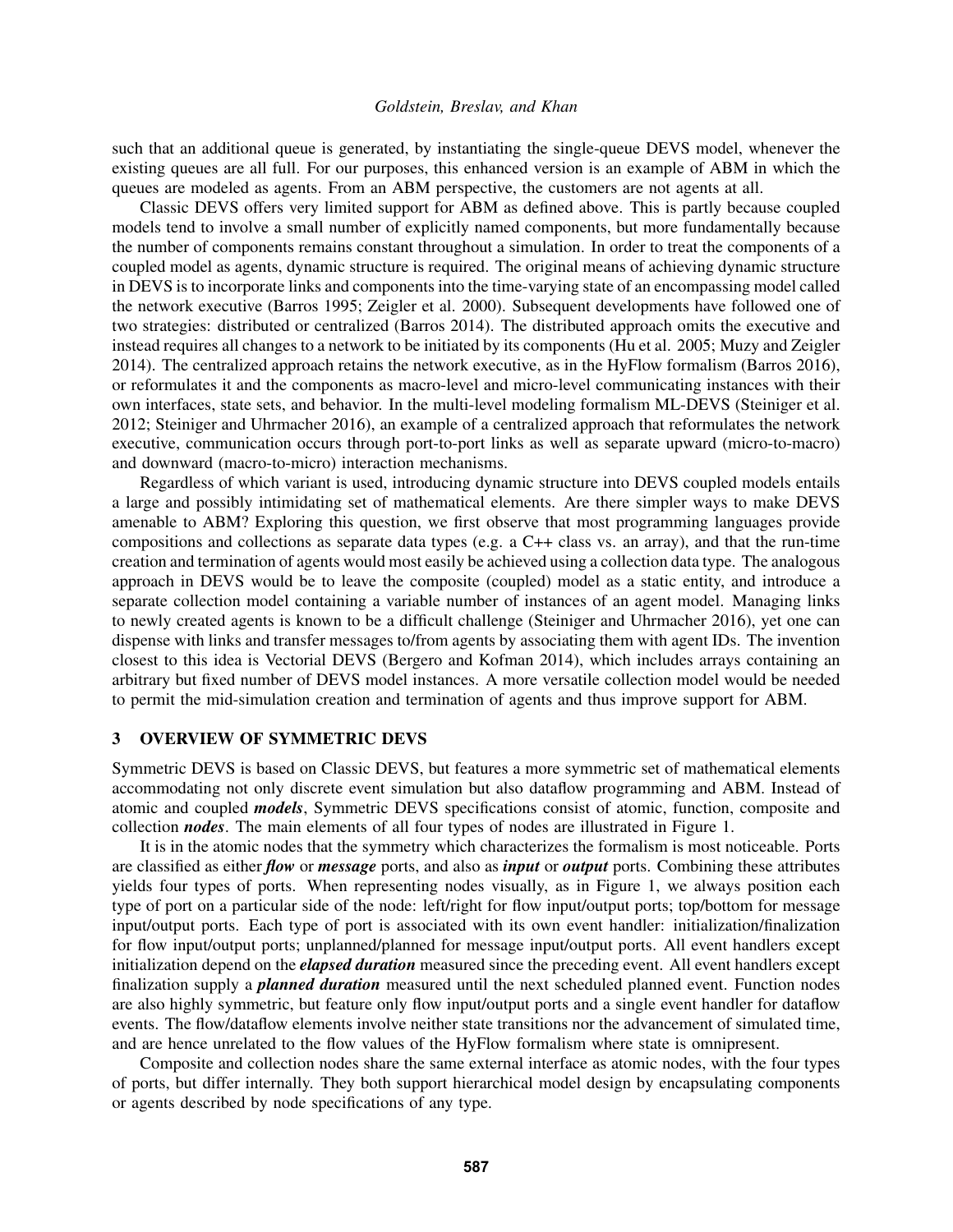

Figure 1: The four types of Symmetric DEVS nodes: atomic, function, composite, and collection.

The composite nodes are based on the work of Maleki et al. (2015) and feature two overlapping networks. The dataflow network is a horizontally oriented directed acyclic graph that guides information through the composite node's flow ports and the flow ports of all component nodes. The simulation network is a vertically oriented directed graph (cycles permitted) that guides information through the composite node's message ports and the message ports of a subset of the component nodes (the "simulation components" in Figure 1). Depending on the design of the dataflow network, the flow input/output ports of the simulation components may have a one-to-one correspondence with those of the surrounding composite node, or they may be completely different. By separating the inner and outer interfaces in this fashion, the dataflow network allows the structure of the composite node to be fully encapsulated.

The collection node borrows ideas from a number of sources. As in Vectorial DEVS (Bergero and Kofman 2014), agents are nodes that share a single specification but may be assigned different parameter (flow input) values. All agent interactions are achieved via the juxtaposition of agent IDs with the information to be communicated. Unlike Vectorial DEVS, but similar to ML-DEVS (Steiniger and Uhrmacher 2016), the micro-level behavior of the agent nodes is complemented with macro-level behavior associated with the collection as a whole. The macro-level behavior is described by event handlers similar to those of the atomic node, but (*a*) renamed with the prefix *macro*, (*b*) extended with a *micro* planned event handler, and (*c*) enhanced to specify the creation of, interaction with, and termination of agents. The upper-level event handlers allow the agent IDs, and hence the structure of the collection node, to be encapsulated.

While the diagrams in Figure 1 depict the most prominent elements of the four types of Symmetric DEVS nodes, Section 4 presents the complete set of elements along with their proposed notations and an informal description of their semantics.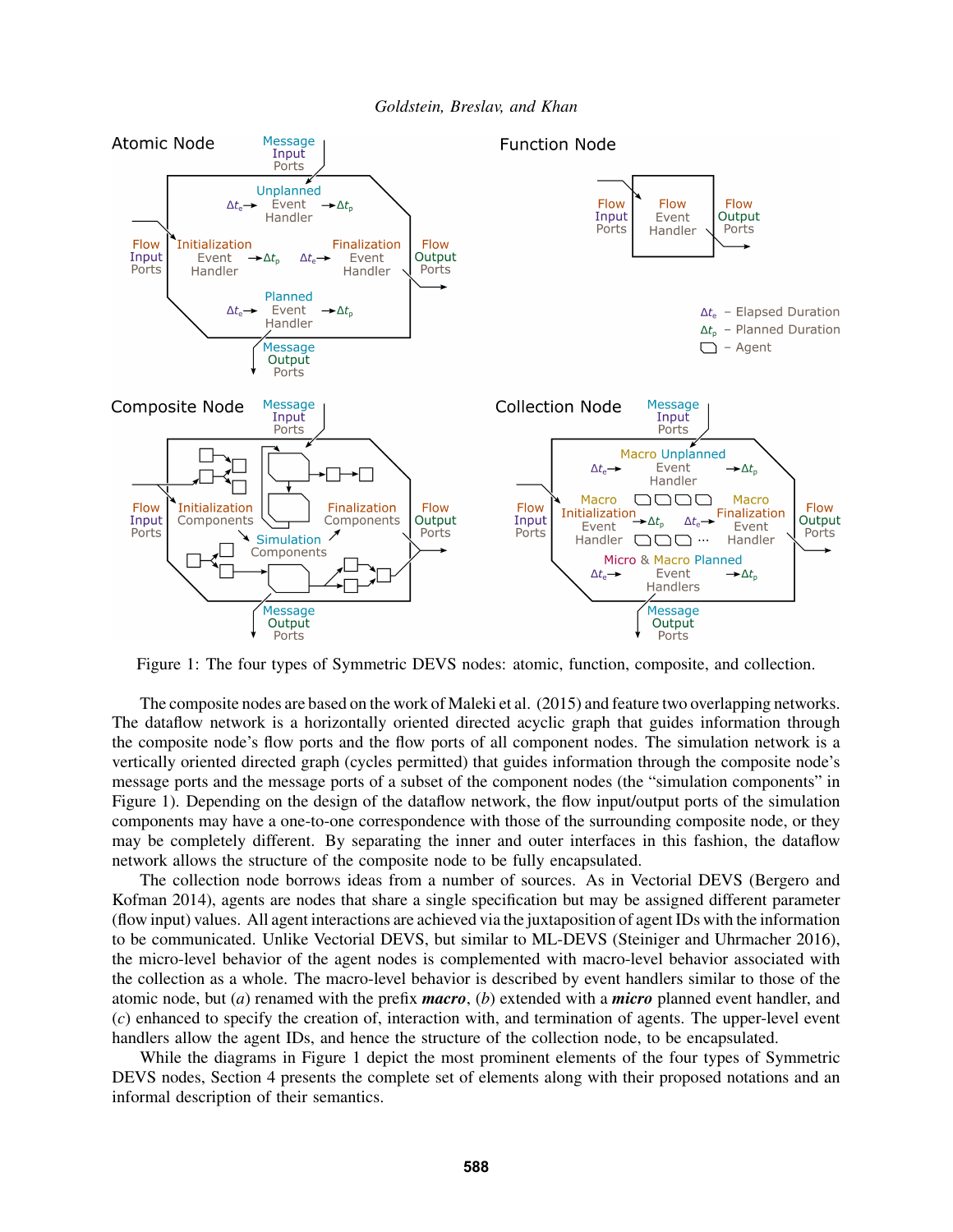### 4 FORMAL DEFINITION OF SYMMETRIC DEVS NODES

### 4.1 Common Definitions

A number of mathematical elements are common to most if not all types of Symmetric DEVS nodes. These common elements include the functions below, which define a node's ports by mapping each port's identifier (ID) to the set of values that can be communicated through the port.

 $P_{\text{fi}}, P_{\text{mi}}, P_{\text{mo}}, P_{\text{fo}} \mid \text{port definition functions}$ 

 $P_{\text{fi}}(pid_{\text{fi}}) = \overline{\mathbb{X}_{\text{fi}}}$  *pid*<sub>fi</sub> is a flow input port ID;  $\mathbb{X}_{\text{fi}}$  is the set of values for port *pid*<sub>fi</sub>  $P_{mi}(pid_{mi}) = \mathbb{X}_{mi}$  *pid*<sub>mi</sub> is a message input port ID;  $\mathbb{X}_{mi}$  is the set of values for port *pid*<sub>mi</sub>  $P_{\text{mo}}(pid_{\text{mo}}) = \mathbb{X}_{\text{mo}}$  *pid*<sub>mo</sub> is a message output port ID;  $\mathbb{X}_{\text{mo}}$  is the set of values for port *pid*<sub>mo</sub>  $P_{\text{fo}}(pid_{\text{fo}}) = \mathbb{X}_{\text{fo}}$  *pid*<sub>fo</sub> is a flow output port ID;  $\mathbb{X}_{\text{fo}}$  is the set of values for port *pid*<sub>fo</sub>

There are also elements that exist only during a simulation. These include the states and time durations associated with intervals between events. As indicated below, state and duration elements are often grouped together. There are also values that become available on individual message ports. Such values are often grouped with the port ID.

 $[s, \Delta t_e]$  *s* is the state leading up to an event;  $\Delta t_e$  is the elapsed duration since the previous event  $[s^j, \Delta t_p]$  s' is the state following an event;  $\Delta t_p$  is the planned duration until the next planned event  $[pid_{mi}, x_{mi}]$   $x_{mi}$  is a value on message input port  $pid_{mi}$ ;  $x_{mi} \in P_{mi}(pid_{mi})$  $[pid_{\text{mo}}, x_{\text{mo}}]$   $x_{\text{mo}}$  is a value on message output port  $pid_{\text{mo}}$ ;  $x_{\text{mo}} \in P_{\text{mo}}(pid_{\text{mo}})$ 

Unlike messages, which become available on *individual* message ports, flow values tend to become available on *all* flow input or flow output ports. Functions are therefore used to map flow port IDs to values.

> $X_{\text{fi}}, X_{\text{fo}}$  port value functions  $\overline{X_{\text{fi}}(pid_{\text{fi}})} = x_{\text{fi}}$   $\overline{X_{\text{fi}}}$  is a value on flow input port  $pid_{\text{fi}}$ ;  $x_{\text{fi}} \in P_{\text{fi}}(pid_{\text{fi}})$  $X_{\text{fo}}(pid_{\text{fo}}) = x_{\text{fo}} \mid x_{\text{fo}}$  is a value on flow output port  $pid_{\text{fo}}$ ;  $x_{\text{fo}} \in P_{\text{fo}}(pid_{\text{fo}})$

The expression  $\mathcal{D}(f)$  represents the domain of function f. For example,  $\mathcal{D}(P_{\rm fi})$  is a mathematical set containing a node's flow input port IDs. Port and component IDs are symbols enclosed in double quotes.

### 4.2 Atomic Node Definition

Atomic node specifications consist of four port definition functions, as in Section 4.1, plus the four event handling functions elaborated below. The eight elements exhibit a symmetry mirroring that of the corresponding diagram in Figure 1.

| $\Psi = \langle P_{\text{fi}}, P_{\text{mi}}, P_{\text{mo}}, P_{\text{fo}}, f_{\text{init}}, f_{\text{u}}, f_{\text{p}}, f_{\text{final}} \rangle$ | atomic node definition   |
|----------------------------------------------------------------------------------------------------------------------------------------------------|--------------------------|
| $f_{\text{init}}(X_{\text{fi}}) = [s', \Delta t_{\text{p}}]$                                                                                       | initialization function  |
| $f_{\rm u}([s, \Delta t_{\rm e}], [pid_{\rm mi}, x_{\rm mi}]) = [s', \Delta t_{\rm p}]$                                                            | unplanned event function |
| $f_{\rm p}([s, \Delta t_{\rm e}]) = [[s', \Delta t_{\rm p}], [pid_{\rm mo}, x_{\rm mo}]]$                                                          | planned event function   |
| $f_{\text{final}}([s, \Delta t_{\text{e}}]) = X_{\text{fo}}$                                                                                       | finalization function    |

The simulation of an atomic node begins when the initialization function  $f_{init}$  takes the flow input (parameter) values in  $X_f$  and produces the initial state and the planned duration  $\Delta t_p$ . If a message input value *x*mi is received on any message input port *pid*mi either when ∆*t*<sup>p</sup> elapses or at an earlier time, the unplanned event function  $f_u$  is invoked to update the state and supply a new planned duration. If  $\Delta t_p$ elapses before an input is received, the planned event function  $f<sub>p</sub>$  is invoked to update the state and planned duration, and possibly to send a message output value  $x_{\text{mo}}$  on message output port  $pid_{\text{mo}}$ . If  $pid_{\text{mo}} = \emptyset$ , no message is sent. At the end of a simulation, or if the atomic node is an agent being terminated, the finalization function  $f_{\text{final}}$  is invoked to produce the flow output (statistic) values in  $X_{\text{fo}}$ .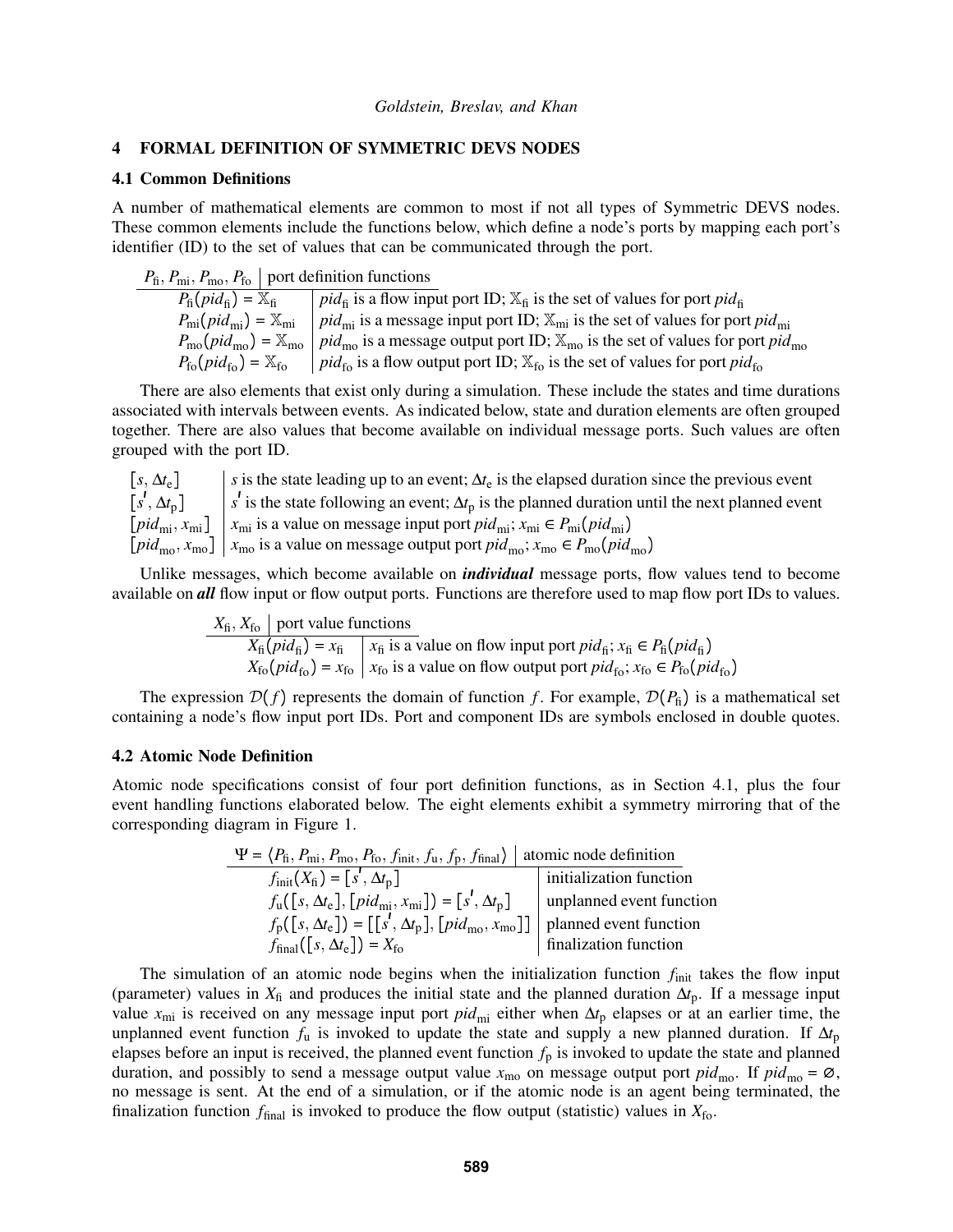### 4.3 Function Node Definition

Function node specifications consist of the two port definition functions associated with dataflow programming, plus a single event handling function.

$$
\frac{\Psi = \langle P_{\text{fi}}, P_{\text{fo}}, f \rangle \mid \text{function node definition}}{f(X_{\text{fi}}) = X_{\text{fo}} \mid \text{flow event function}}
$$

When the flow input values in  $X_{\text{fi}}$  become available,  $f$  may be invoked to produce the flow output values in *X*fo. Invocation occurs during the initialization or finalization phase of an encompassing composite node. It is possible to specify pure dataflow networks using composite or collection nodes with no atomic nodes at any depth in the hierarchy. Such composite/collection nodes essentially act as function nodes.

#### 4.4 Composite Node Definition

Both composite and collection nodes support hierarchical specifications by encapsulating other nodes of any type. In this context the symbol M indicates macro-level elements associated with the overall composition or collection, whereas the symbol  $\mu$  indicates micro-level elements associated with the component or agent nodes. The component function  $\psi_{\mu}$ , which includes a subscript  $\mu$  to associate it with the lower level, maps the ID of each of a composite node's components to the specification of the component.

$$
\Psi_{\mu}
$$
 | component function  
\n $\Psi_{\mu}$  (*cid*) =  $\Psi_{\mu}$  | *cid* is a component ID;  $\Psi_{\mu}$  is the definition of component *cid*

Composite node specifications consist of all four port definition functions, the component function described above, and six sets of links. The link elements include sets of inward (macro-to-micro), inner (micro-to-micro), and outward (micro-to-macro) links for both the dataflow network ( $\mathbb{L}_{fi}$ ,  $\mathbb{L}_{f\mu}$ ,  $\mathbb{L}_{f_0}$ ) and the simulation network ( $\mathbb{L}_{mi}$ ,  $\mathbb{L}_{m\mu}$ ,  $\mathbb{L}_{mo}$ ).

$$
\Psi_{\mathbf{M}} = \langle P_{\hat{\mathbf{n}}}, P_{\text{mi}}, P_{\text{mo}}, P_{\hat{\mathbf{t}}}, \Psi_{\mu}, \mathbb{L}_{\hat{\mathbf{t}}}, \mathbb{L}_{\hat{\mathbf{f}}\mu}, \mathbb{L}_{\hat{\mathbf{f}}\text{oo}}, \mathbb{L}_{\text{mi}}, \mathbb{L}_{\text{m}\mu}, \mathbb{L}_{\text{mo}} \rangle
$$
 composite node definition  
\n
$$
\mathbb{L}_{\hat{\mathbf{f}}\mu} = \{ \dots, [\left[ \text{cid}, \text{pid}_{\hat{\mathbf{f}}\mathbf{0}} \right], \left[ \text{cid}, \text{pid}_{\hat{\mathbf{f}}\mathbf{0}} \right], \dots \}
$$
\n
$$
\mathbb{L}_{\hat{\mathbf{f}}\mu} = \{ \dots, [\left[ \text{cid}, \text{pid}_{\hat{\mathbf{f}}\mathbf{0}} \right], \text{pid}_{\hat{\mathbf{f}}\mathbf{0}} \} \dots \}
$$
\n
$$
\mathbb{L}_{\hat{\mathbf{f}}\mu} = \{ \dots, [\left[ \text{cid}, \text{pid}_{\hat{\mathbf{f}}\mathbf{0}} \right], \text{pid}_{\hat{\mathbf{f}}\mathbf{0}} \} \dots \}
$$
\n
$$
\mathbb{L}_{\text{mi}} = \{ \dots, [\left[ \text{cid}, \text{pid}_{\text{mi}} \right], \left[ \text{cid}, \text{pid}_{\text{mi}} \right] \} \} \dots \}
$$
\n
$$
\mathbb{L}_{\text{m}\mu} = \{ \dots, [\left[ \text{cid}, \text{pid}_{\text{mo}} \right], \left[ \text{cid}, \text{pid}_{\text{mi}} \right] \} \dots \}
$$
\n
$$
\mathbb{L}_{\text{m}\phi} = \{ \dots, [\left[ \text{cid}, \text{pid}_{\text{mo}} \right], \text{pid}_{\text{mo}} \} \dots \}
$$
\n
$$
\text{set of inner message links}
$$
\n
$$
\mathbb{L}_{\text{m}\phi} = \{ \dots, [\left[ \text{cid}, \text{pid}_{\text{mo}} \right], \text{pid}_{\text{mo}} \} \dots \}
$$

Composite nodes feature three distinct types of components. An initialization component (*a*) is a function node or a composite/collection node that contains no simulation components/agents, and (*b*) is not downstream of any simulation component. A simulation component is an atomic node or a composite/collection node that contains at least one simulation component/agent. A finalization component (*a*) is a function node or a composite/collection node that contains no simulation components/agents, (*b*) is downstream of at least one simulation component, and (*c*) is not upstream of any simulation component.

Composite nodes are executed in three phases. In the initialization phase, the initialization components are executed whenever they receive all flow input values through their incoming flow links. The simulation components are then initialized. In the simulation phase, the simulation components' planned and unplanned event functions are invoked as simulated time advances. If a message input value is received, it is propagated via the inward message links to the components, triggering unplanned events. Otherwise, if a planned duration elapses for any component, it undergoes a planned event. Any message produced by that component gets propagated along the inner message links to other components, triggering unplanned events. The message may also be directed out of the composite node via an outward message link. In the finalization phase, the simulation components are finalized, then the finalization components are executed whenever they receive all flow input values through their incoming flow links.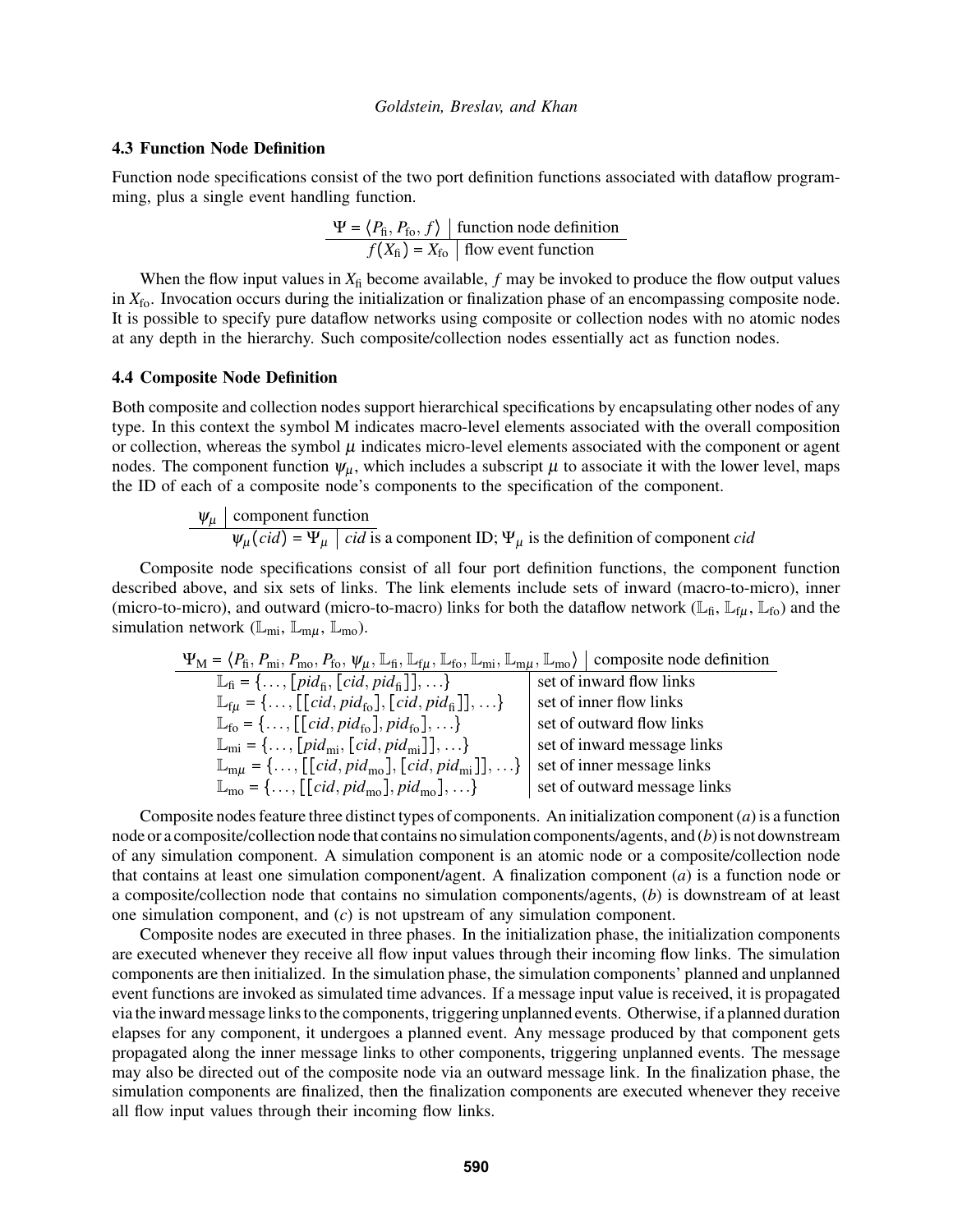### 4.5 Collection Node Definition

Whereas composite nodes contain a fixed number of components but permit an assortment of component specifications, collection nodes contain an arbitrary and time-varying number of agents but permit only a single agent specification. Collection nodes introduce a number of elements, including the following.

- $aid \mid$  an agent ID
- $\Psi_{\mu}$  the definition of all agents in the collection node
- $\mathbb{F}$  a set of IDs of agents to be terminated and removed from the collection node

Agents in a collection node cannot exchange data directly with one another. Instead, all communication occurs between the macro (collection) and micro (agent) levels using the four elements below.

$$
\mu_{\text{fi}}, \mu_{\text{mi}}, \mu_{\text{mo}}, \mu_{\text{fo}}
$$
 micro port value elements

 $\mu_{\text{fi}}(aid) = X_{\text{fi}}^{\mu}$   $X_{\text{fi}}^{\mu}$  $\frac{h}{\hbar}$  is the flow input port value function of new agent *aid*  $\mu_{mi}(aid) = \left[ pid_{mi}^{\mu}, x_{mi}^{\mu}\right] \quad \left| x_{mi}^{\mu}$  is a value on message input port *pid*<sup> $\mu$ </sup><sub>mi</sub> of existing agent *aid*  $\mu_{\rm{mo}} = [\text{aid}, [\text{pid}_{\rm{mo}}^{\mu}, \vec{x}_{\rm{mo}}^{\mu}]] \mid \vec{x}_{\rm{mo}}^{\mu}$  is a value on message output port  $\text{pid}_{\rm{mo}}^{\mu}$  of existing agent *aid*  $\mu_{\text{fo}}(aid) = X_{\text{fo}}^{\mu}$   $X_{\text{fo}}^{\mu}$  is the flow output port value function of existing agent *aid* 

Collection node specifications consist of all four port definition functions, the agent specification, and five event handling functions.

$$
\Psi_{\mathbf{M}} = \langle P_{\hat{\mathbf{h}}}, P_{\text{mi}}, P_{\text{mo}}, P_{\text{fo}}, \Psi_{\mu}, f_{\text{init}}^{\mathbf{M}}, f_{\mathbf{u}}^{\mathbf{M}}, f_{\mathbf{p}}^{\mathbf{M}}, f_{\text{final}}^{\mathbf{M}} \rangle
$$
 collection node definition  
\n
$$
f_{\text{init}}^{\mathbf{M}}(\mathbf{X}_{\hat{\mathbf{h}}}) = [[s', \Delta t_{\mathbf{p}}], [\mu_{\hat{\mathbf{h}}}, \mu_{\text{mi}}]]
$$
\n
$$
f_{\mathbf{u}}^{\mathbf{M}}([s, \Delta t_{\mathbf{e}}], [pid_{\text{mi}}, x_{\text{mi}}], \mu_{\hat{\mathbf{f}}^{\mathbf{G}}}] = [[s', \Delta t_{\mathbf{p}}], [\mu_{\hat{\mathbf{h}}}, \mu_{\text{mi}}], \mu_{\hat{\mathbf{f}}^{\mathbf{G}}}] = [[s', \Delta t_{\mathbf{p}}], [\mu_{\hat{\mathbf{f}}}, \mu_{\text{mi}}], \mu_{\hat{\mathbf{f}}^{\mathbf{G}}}]
$$
\n
$$
f_{\mathbf{p}}^{\mathbf{M}}([s, \Delta t_{\mathbf{e}}], \mu_{\text{mo}}, \mu_{\hat{\mathbf{f}}^{\mathbf{G}}}] = [[s', \Delta t_{\mathbf{p}}], [\mu_{\hat{\mathbf{f}}^{\mathbf{M}}}, x_{\text{mo}}], \mathbb{F}, [\mu_{\hat{\mathbf{h}}}, \mu_{\text{mi}}]]
$$
\n
$$
f_{\text{final}}^{\mathbf{M}}([s, \Delta t_{\mathbf{e}}], \mu_{\hat{\mathbf{f}}^{\mathbf{G}}}) = [[s', \Delta t_{\mathbf{p}}], [\mu_{\hat{\mathbf{f}}^{\mathbf{M}}}, x_{\text{mo}}], \mathbb{F}, [\mu_{\hat{\mathbf{h}}}, \mu_{\text{mi}}]]
$$
\n
$$
f_{\text{final}}^{\mathbf{M}}([s, \Delta t_{\mathbf{e}}], \mu_{\hat{\mathbf{f}}^{\mathbf{G}}}) = X_{\text{fo}}
$$
\n
$$
f_{\text{final}}^{\mathbf{M}}([s, \Delta t_{\mathbf{e}}], \mu_{\hat{\mathbf{f}}^{\mathbf{G}}}) = X_{\
$$

The simulation of a collection node begins when the macro initialization function takes the flow input values in  $X_f$  and produces the initial state and  $\Delta t_p$ . This function can also create and send messages to agents, in that order, using  $\mu_{fi}$  and  $\mu_{mi}$ . If a message input value  $x_{mi}$  is received on any message input port *pid*<sub>mi</sub> either when Δ*t*<sub>p</sub> elapses or at an earlier time, the macro unplanned event function is invoked to update the state and supply a new  $\Delta t_p$ . The macro unplanned event function can also terminate, create, and send messages to agents, in that order, using  $\mathbb{F}$ ,  $\mu_{\text{fi}}$ , and  $\mu_{\text{mi}}$ . If  $\Delta t$ <sub>p</sub> elapses before an input is received, the macro planned event function is invoked to update the state and  $\Delta t_p$ , and possibly to send a message output value  $x_{\text{mo}}$  on message output port  $pid_{\text{mo}}$  (unless  $pid_{\text{mo}} = \emptyset$ , in which case no message is sent). The macro planned event function can also terminate, create, and send messages to agents. At the end of a simulation, or if the collection node is itself an agent being terminated, the macro finalization function is invoked to produce the flow output values in  $X_{\text{fo}}$ .

There is also a micro planned event function, invoked after an agent sends a message during its planned event. The message is made available via  $\mu_{\text{mo}}$ . Apart from how it is triggered, a micro planned event is similar to a macro planned event. It updates the state and supplies a new planned duration, it may send a message out of the collection, and it may terminate, create, and send messages to agents. If tied, macro unplanned events occur before micro planned events, which occur before macro planned events.

When an agent is terminated, its flow output values must be available to the collection node. Yet  $\mu_{fo}$ provides flow output values for every agent that *might* get terminated during an event. Implementations of Symmetric DEVS can make use of two-way communication between macro- and micro-level events; an agent can provide its flow output values *only* if its termination is signaled. But in a mathematical context, dependent events are handled strictly in sequence, so flow output values must always be available for all preexisting agents. Because agents in  $\mathbb F$  are terminated before agents in  $\mu_{\rm fi}$  are created, it is impossible to create and terminate an agent in a single event and thereby render its flow output values inaccessible.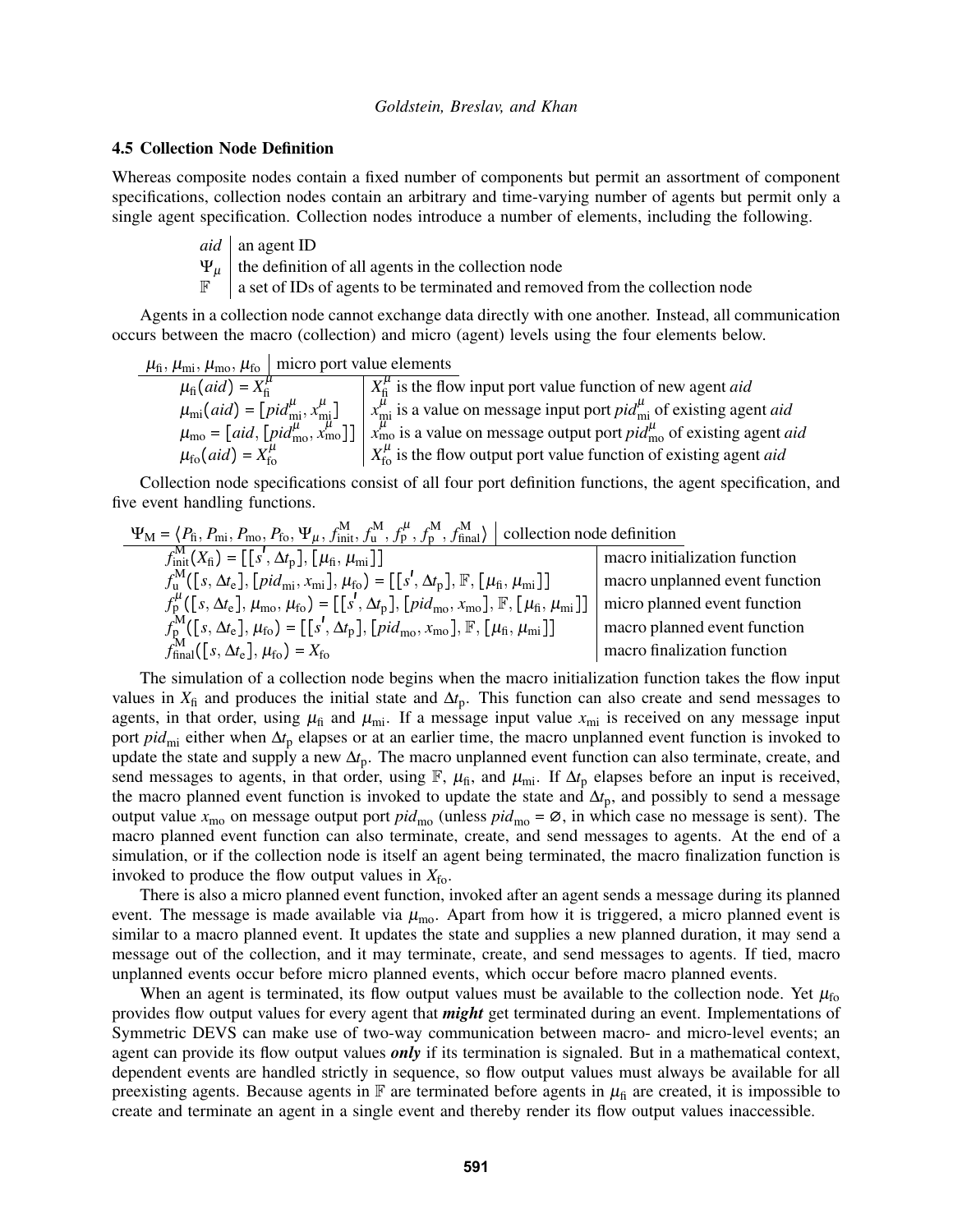### 5 EXAMPLES

Here we provide a simple example of each of the four types of nodes.

For the *atomic node*, we specify a queueing node which receives job IDs on the *jid*<sub>in</sub> message input port, queues them, processes the first job for a fixed service duration, then outputs the ID of the completed job on the *jid*out message output port. The node accepts the service duration ∆*t*serv as a flow input. It produces the idle duration ∆*t*<sub>idle</sub>, the total time that the queue is empty with no job being processed, as a flow output. The complete formal specification is below.

$$
\Psi_{\text{queuing\_node}} = \langle P_{\text{fi}}, P_{\text{mi}}, P_{\text{mo}}, P_{\text{fo}}, f_{\text{init}}, f_{\text{u}}, f_{\text{p}}, f_{\text{final}} \rangle
$$
\n
$$
P_{\text{fi}}(" \Delta t_{\text{serv}}") = P_{\text{fo}}(" \Delta t_{\text{idle}}") = \mathbb{R}_{0}^{+}; P_{\text{mi}}("jid_{\text{in}}") = P_{\text{mo}}("jid_{\text{out}}") = \mathbb{N}
$$
\n
$$
\frac{f_{\text{init}}(X_{\text{fi}}) = \left[ \left[ \Delta t_{\text{serv}}, Q, \Delta t_{\text{idle}}, \Delta t_{\text{p}} \right], \Delta t_{\text{p}} \right]}{\Delta t_{\text{serv}}} = X_{\text{fi}}(" \Delta t_{\text{serv}}"); Q = \left[ \left[ \left( \Delta t_{\text{serv}}, Q, \Delta t_{\text{idle}}, \Delta t_{\text{p}} \right), \Delta t_{\text{ell}} \right], \left[ \left( \left( \frac{\Delta t_{\text{serv}}, Q}{\Delta t_{\text{idle}}}, \Delta t_{\text{p}} \right), \Delta t_{\text{p}} \right) \right] = \left[ \left[ \Delta t_{\text{serv}}, Q, \Delta t_{\text{idle}}, \Delta t_{\text{p}} \right], \Delta t_{\text{p}} \right]
$$
\n
$$
Q' = Q \parallel [jid]; \Delta t_{\text{idle}}' = \Delta t_{\text{idle}} + \left\{ \Delta t_{\text{e}} \text{ if } \# Q = 0 \right\}; \Delta t_{\text{p}}' = \left\{ \Delta t_{\text{serv}} \text{ if } \# Q' = 1
$$
\n
$$
\frac{f_{\text{p}}(\left[ \left[ \Delta t_{\text{serv}}, Q, \Delta t_{\text{idle}}, \Delta t_{\text{p}} \right], \Delta t_{\text{e}} \right] ) = \left[ \left[ \left[ \Delta t_{\text{serv}}, Q, \Delta t_{\text{idle}}, \Delta t_{\text{p}} \right], \Delta t_{\text{p}} \right], \Delta t_{\text{p}} \right], \Delta t_{\text{p}} \right] - \left\{ \sum_{\text{if } \# Q' = 0} \text{ if } \# Q' = 0
$$
\n
$$
f_{\text{final}}(\left[ \left[ \Delta t_{\text{serv
$$

The state variable Q is the vector of job IDs in the queue. It is initially empty  $(Q = [1])$ , grows as new job IDs (*jid*) are received  $(Q^l = Q || [jid]$  appends an ID; the notation *A* || *B* represents the concatenation of vectors *A* and *B*), and shrinks as jobs are completed  $(Q^1 = Q : (1..#Q)$  removes the ID at index 0; the notation  $A : (b..c)$  represents a slice of vector  $\overline{A}$  corresponding to the range of zero-based indices *i* for which  $b \le i < c$ ; the notation #*A* represents the length of vector *A*).

For the *function node*, we specify a plus node which simply adds the real numbers it receives on flow input ports *a* and *b* and places the sum on flow output port *c*.

$$
\frac{\Psi_{\text{plus\_node}} = \langle P_{\text{fi}}, P_{\text{fo}}, f \rangle}{P_{\text{fi}}("a") = P_{\text{fi}}("b")} = P_{\text{fo}}("c") = \mathbb{R}
$$
\n
$$
\frac{f(X_{\text{fi}}) = X_{\text{fo}}}{a = X_{\text{fi}}("a"); \quad b = X_{\text{fi}}("b"); \quad c = a + b; \quad X_{\text{fo}}("c") = c}
$$

Our *composite node* example is a two stage queueing node consisting of two queueing node components connected in series. The interface is the same as the queueing node, but the behavior differs as a job must pass through both internal queues (queue<sub>A</sub> and queue<sub>B</sub>) before it is fully processed. The service duration parameter  $\Delta t_{\text{serv}}$  is directed via inward flow links to both internal queues. However the idle duration statistics  $\Delta t_{\text{idle}}$  produced by queue<sub>A</sub> and queue<sub>B</sub> are propagated via inner flow links to a plus node finalization component, which adds them together. The total idle duration is then directed out of the composite node via an outward flow link. The specification thus features both a simulation network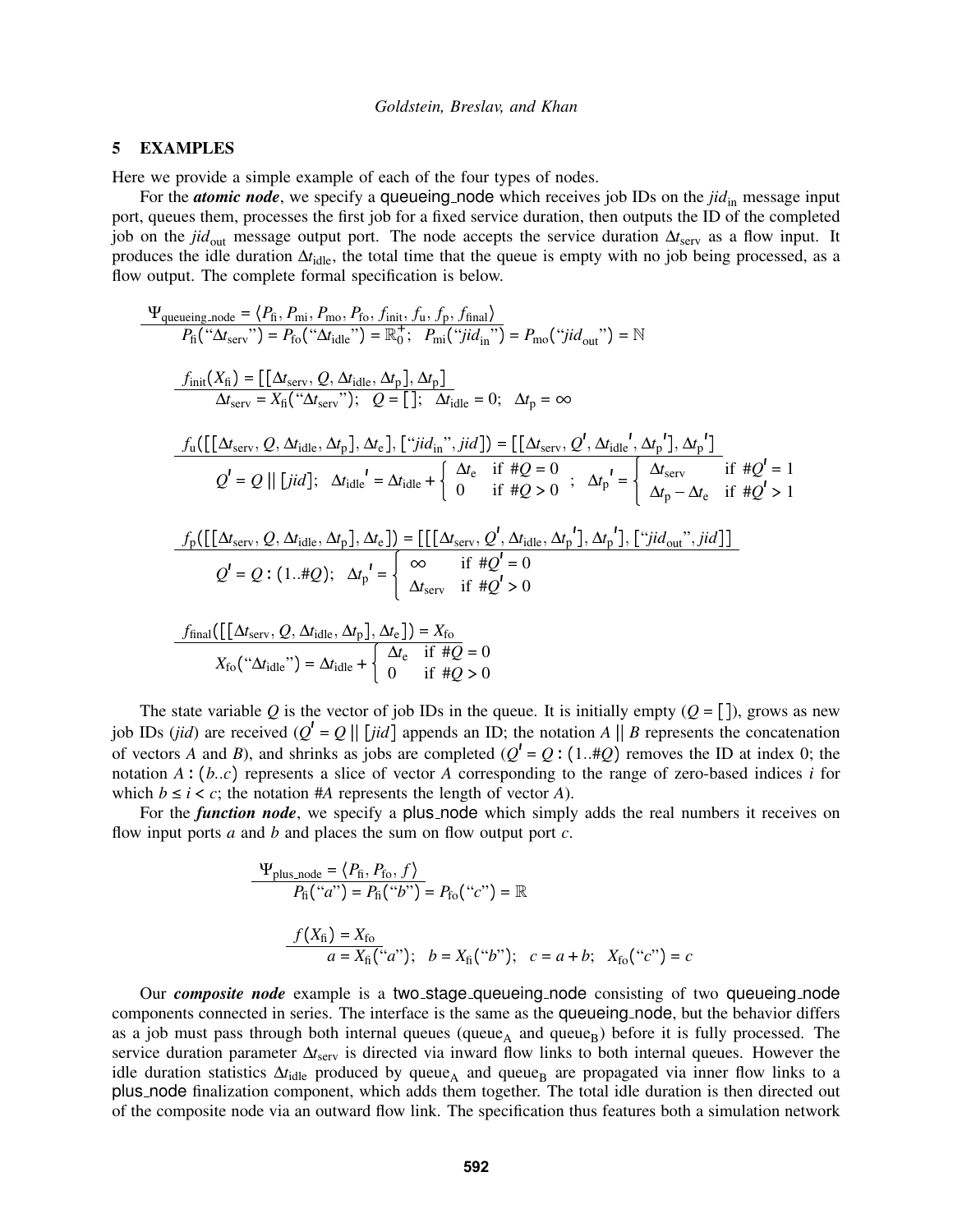transporting job ID messages, and a dataflow network handling static parameters and statistics.

$$
\Psi_{\text{two-stage-queuing\_node}} = \langle P_{\text{fi}}, P_{\text{mi}}, P_{\text{mo}}, P_{\text{fo}}, \psi_{\mu}, \mathbb{L}_{\text{fi}}, \mathbb{L}_{\text{f}\mu}, \mathbb{L}_{\text{fo}}, \mathbb{L}_{\text{mi}}, \mathbb{L}_{\text{mo}} \rangle
$$
\n
$$
P_{\text{fi}}(\text{``\Delta t}_{\text{serv}}") = P_{\text{fo}}(\text{``\Delta t}_{\text{idle}}") = \mathbb{R}_{0}^{+}; P_{\text{mi}}(\text{``\Delta t}_{\text{ial}}") = P_{\text{mo}}(\text{``\Delta t}_{\text{out}}") = \mathbb{N}
$$
\n
$$
\psi_{\mu}(\text{``queue}_{A})') = \psi_{\mu}(\text{``queue}_{B}) = \Psi_{\text{queueing\_node}}; \quad \psi_{\mu}(\text{``plus")} = \Psi_{\text{plus\_node}}
$$
\n
$$
\mathbb{L}_{\text{fi}} = \{ [\text{``\Delta t}_{\text{serv}}", [\text{``queue}_{A}], \text{``\Delta t}_{\text{serv}}"]], [\text{``\Delta t}_{\text{serv}}", [\text{``queue}_{B}], \text{``\Delta t}_{\text{serv}}"]] \}
$$
\n
$$
\mathbb{L}_{\text{f}\mu} = \{ [\text{``queue}_{A}, \text{``\Delta t}_{\text{idle}}"], [\text{``plus}, \text{``a''}]], [\text{``queue}_{B}, \text{``\Delta t}_{\text{idle}}"], [\text{``plus}', \text{``b''}]] \}
$$
\n
$$
\mathbb{L}_{\text{m}i} = \{ [\text{``jid}_{\text{in}}", [\text{``queue}_{A}], \text{``\Delta t}_{\text{idle}}"] \}
$$
\n
$$
\mathbb{L}_{\text{mm}\mu} = \{ [\text{``queue}_{A}, \text{``\Delta t}_{\text{id}}] \text{''}, [\text{``queue}_{B}, \text{``\Delta t}_{\text{in}}"]] \}
$$
\n
$$
\mathbb{L}_{\text{mo}} = \{ [\text{``queue}_{A}, \text{``\Delta t}_{\text{out}}"], [\text{``queue}_{B}, \text{``\Delta t}_{\text{in}}"]] \}
$$
\n
$$
\mathbb{L}_{\text{mo}} = \{ [\text{``queue}_{A}, \text{``\Delta t}_{\text{id}}] \text{''}, [\text
$$

Our *collection node* example is a parallel queueing node that at first contains one queue, but creates an additional parallel queue whenever a job is received while the existing queues are all full. The internal queues, defined as queueing node agents, are considered full if they contain  $n_{\text{max}}$  jobs, where  $n_{\text{max}}$  is a parameter. The specification makes use of  $\mu_{fi}$  to create queues,  $\mu_{mi}$  and  $\mu_{mo}$  to exchange messages with them, and  $\mu_{\text{fo}}$  to obtain idle durations. The macro-level state variable *N* keeps track of the number of jobs in each queue. It is intended that low-fidelity whole-system representations such as *N* be employed at the macro level, duplicating some but not all of the high-fidelity micro-level information. Note that *find*<sub>queue</sub> yields either (*a*) the index of the first queue with space for another job, or (*b*) the index of a new queue.

$$
\Psi_{\text{parallel\_queuing\_node}} = \langle P_{\text{fi}}, P_{\text{mi}}, P_{\text{no}}, P_{\text{fo}}, \Psi_{\mu}, f_{\text{mi}}^{\text{M}}; f_{\mu}^{\text{M}}, f_{\mu}^{\text{M}}, f_{\mu}^{\text{M}}, f_{\text{final}}^{\text{M}} \rangle
$$
\n
$$
P_{\text{fi}}("M_{\text{scr}}") = P_{\text{fo}}("M_{\text{idle}}") = \mathbb{R}_{0}^{+}; P_{\text{fi}}("M_{\text{max}}") = \mathbb{N}^{+}; P_{\text{mi}}("jid_{\text{in}}") = P_{\text{mo}}("jid_{\text{out}}") = \mathbb{N}
$$
\n
$$
\Psi_{\mu} = \Psi_{\text{queuing\_node}}
$$
\n
$$
\frac{f_{\text{init}}^{\text{M}}(X_{\text{fi}}) = [[[\Delta t_{\text{serv}}, n_{\text{max}}, N], \infty], [\mu_{\text{fi}}, \mu_{\text{mi}}]]}{\Delta t_{\text{serv}}} = X_{\text{fi}}("M_{\text{serv}}"); n_{\text{max}} = X_{\text{fi}}("n_{\text{max}}"); N = [0]; \mu_{\text{fi}}(0) = X_{\text{fi}}^{\mu}; X_{\text{fi}}^{\mu}("M_{\text{serv}}") = \Delta t_{\text{serv}}
$$
\n
$$
\frac{f_{\text{u}}^{\text{M}}([[[\Delta t_{\text{serv}}, n_{\text{max}}, N], \Delta t_{\text{e}}], [\text{"jid}_{\text{in}}", jid], \mu_{\text{fo}}) = [[[\Delta t_{\text{serv}}, n_{\text{max}}, N'], \infty], \emptyset, [\mu_{\text{fi}}, \mu_{\text{mi}}]]
$$
\n
$$
aid = find_{\text{queue}}(N || [0], 0); \quad \text{find}_{\text{queue}}(\hat{N}, i) = \begin{cases} i & \text{if } \hat{N}(i) < n_{\text{max}} \\ j & \text{if } \hat{N}(i) < n_{\text{max}} \\ j & \text{if } \hat{N}(i) < n_{\text{max}} \end{cases}
$$
\n
$$
\forall_{i \in (D(N) - \{aid\})}(N^{i}(i) = N(i)); N^{i}(aid) = \begin{cases} N(\text{aid}) + 1 & \text{
$$

Since all events in this example are triggered either by an external message or by an agent, the planned durations are always  $\infty$ . It follows that the macro planned event can never be invoked, and so it is left unspecified. Another simplification is that the internal queues, once created in response to a high volume of incoming jobs, are never terminated—not even if they become underutilized. As a result,  $\mathbb F$  is always the empty set  $\varnothing$ , and there is no need to query  $\mu_{\text{fo}}$  until the macro finalization event occurs.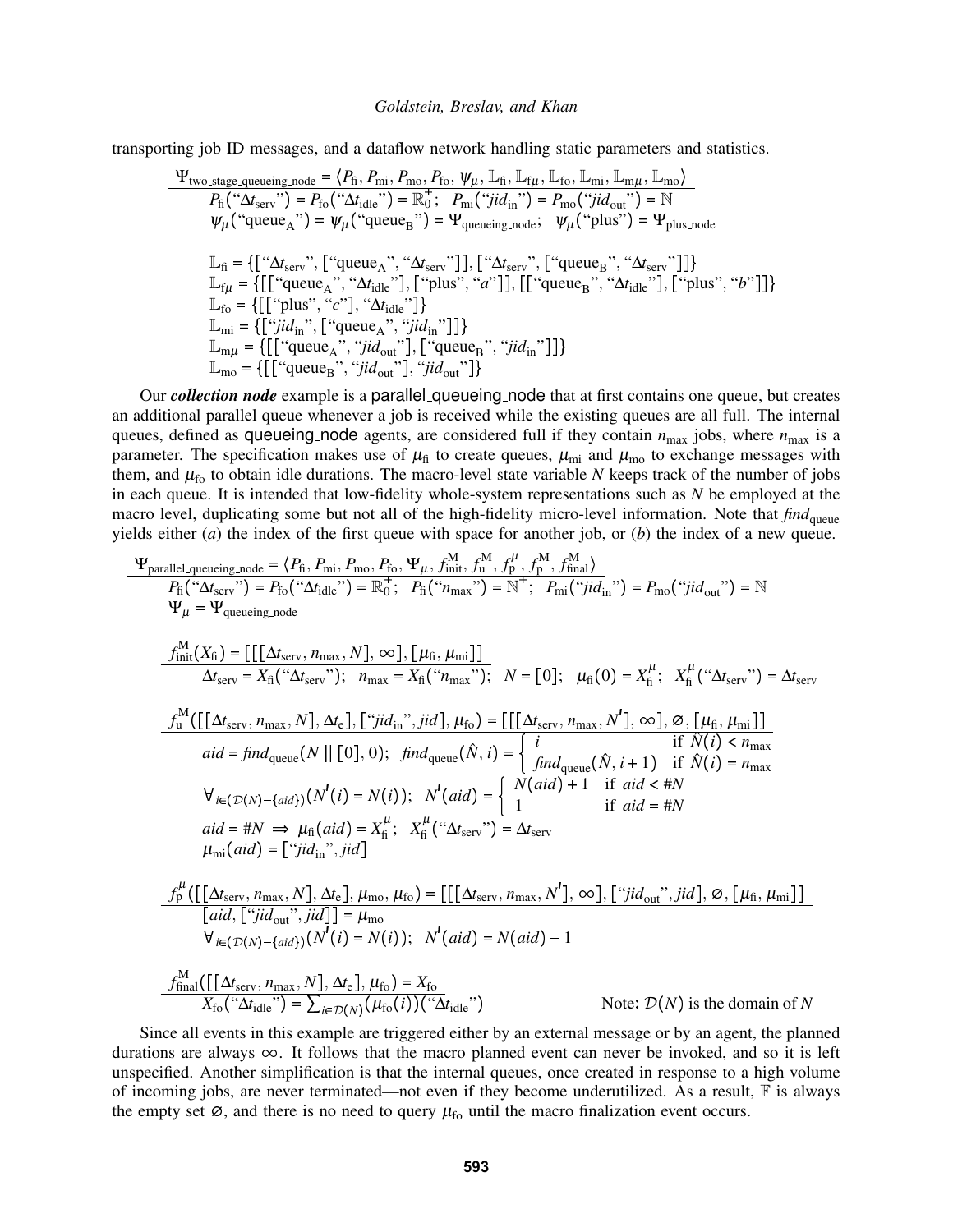### 6 DISCUSSION AND FUTURE WORK

The atomic, function, composite, and collection node examples in Section 5 have been coded, tested, and packaged with the SyDEVS library (https://autodesk.github.io/sydevs), an open source implementation of Symmetric DEVS in C++. As is typical of such a framework, SyDEVS deviates from the underlying theory in a few places. For instance, SyDEVS allows collection node event handlers to create, send messages to, and terminate agents in any order; in the formalism, such events occur strictly in sequence (e.g. agent sends message  $\rightarrow$  micro planned event  $\rightarrow$  agents terminated  $\rightarrow$  agents created  $\rightarrow$  agents receive messages). Users can choose to make use of the implementation's flexibility or adhere strictly to the formalism.

In paring down node specifications to the essential elements, the Classic DEVS state set *S* and tiebreaking function *Select* have been omitted. For Symmetric DEVS atomic and collection nodes, one may derive *S* as the set of all states that can result from any of the event handling functions. One can also add *S* to these nodes on a per-application basis, but we prefer not to make this a requirement. Similarly, one may add a *Select* function to composite and collection nodes, but we propose a non-deterministic interpretation of simultaneous event ordering. If multiple components or agents are scheduled to undergo a planned event at the same time, and if no tie-breaking rule is given, then any ordering of the events should be considered consistent with the specification. Dijkstra (1975) showed that programs with nondeterministic conditional and repetition structures can yield elegant proofs. It is worth exploring whether non-deterministic tie-breaking can lead to shorter or more robust simulation model specifications.

To conclude, the Symmetric DEVS formalism extends Classic DEVS with collections, which support agent-based modeling, and dataflow elements, which initialize and finalize agents and other DEVS model instances. The approach offers a middle ground between static and dynamic structure variants of DEVS. To control conceptual complexity—a key challenge in promoting the adoption of scalable modeling practices by domain experts—we propose specifications involving minimal sets of mathematical elements exhibiting high degrees of symmetry. Future work includes formal simulation semantics and closure under coupling mappings that express composite and collection nodes in the same form as atomic or function nodes.

### **REFERENCES**

- Barros, F. J. 1995. "Dynamic Structure Discrete Event System Specification: A New Formalism for Dynamic Structure Modeling and Simulation". In *Proceedings of the 1995 Winter Simulation Conference*, edited by C. Alexopoulos et al., 781–785. Piscataway, New Jersey: IEEE.
- Barros, F. J. 2014. "On the Representation of Dynamic Topologies: The Case for Centralized and Modular Approaches". In *Proceedings of the Symposium on Theory of Modeling & Simulation: DEVS Integrative M&S Symposium*, TMS-DEVS '14, 8 pages. Tampa, Florida.
- Barros, F. J. 2016. "On the Representation of Time in Modeling & Simulation". In *Proceedings of the 2016 Winter Simulation Conference*, edited by T. M. K. Roeder et al., 1571–1582. Piscataway, New Jersey: IEEE.
- Bergero, F., and E. Kofman. 2014. "A Vectorial DEVS Extension for Large Scale System Modeling and Parallel Simulation". *Simulation* 90(5):522–546.
- Bonaventura, M., G. A. Wainer, and R. Castro. 2013. "Graphical Modeling and Simulation of Discrete-Event Systems with CD++Builder". *Simulation* 89(1):4–27.
- Davis, A. L., and R. M. Keller. 1982. "Data Flow Program Graphs". *Computer* 15(2):26–41.
- Dijkstra, E. W. 1975. "Guarded Commands, Nondeterminacy and Formal Derivation of Programs". *Communications of the ACM* 18(8):453–457.
- Doore, K., D. Vega, and P. Fishwick. 2015. "A Media-Rich Curriculum for Modeling and Simulation". In *Proceedings of the Principles of Advanced Discrete Simulation Conference*, SIGSIM-PADS '15, 23–34. London, UK.
- Goldstein, R., S. Breslav, and A. Khan. 2018. "Practical Aspects of the DesignDEVS Simulation Environment". *Simulation* 94(4):301–328.